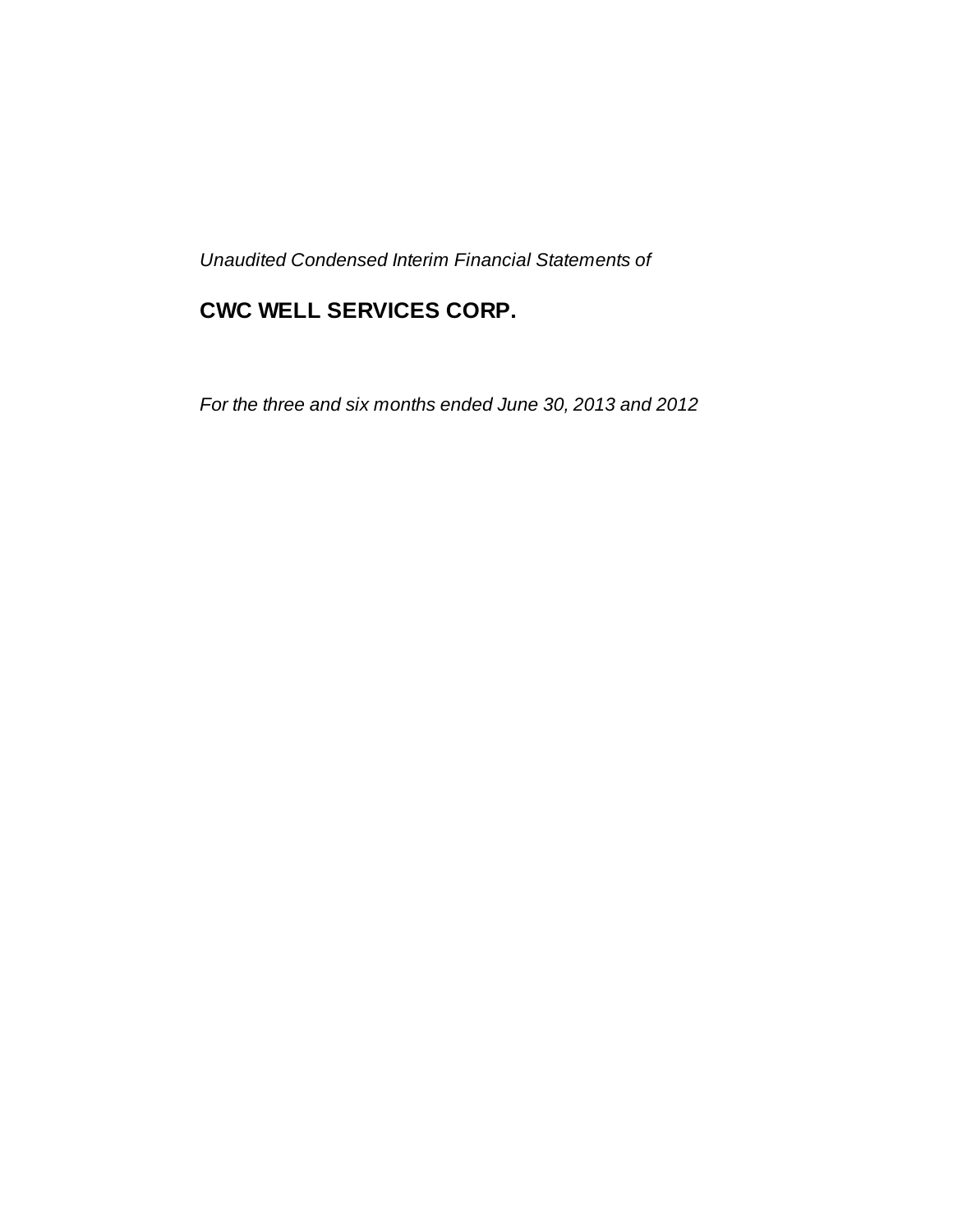### **CONDENSED INTERIM STATEMENT OF FINANCIAL POSITION CWC Well Services Corp.**

*As at June 30, 2013 and December 31, 2012 (unaudited)*

|                                             |                | <b>June 30,</b> | December 31,   |           |  |
|---------------------------------------------|----------------|-----------------|----------------|-----------|--|
| in thousands of Canadian dollars            | <b>Note</b>    | 2013            |                | 2012      |  |
|                                             |                |                 |                |           |  |
| <b>ASSETS</b>                               |                |                 |                |           |  |
| <b>Current assets</b>                       |                |                 |                |           |  |
| Cash                                        |                | \$<br>195       | $\mathfrak{S}$ |           |  |
| Marketable securities                       |                | 16              |                | 22        |  |
| Accounts receivable                         |                | 12,469          |                | 21,382    |  |
| Inventory                                   |                | 2,492           |                | 2,537     |  |
| Prepaid expenses and deposits               |                | 348             |                | 201       |  |
|                                             |                | 15,520          |                | 24,142    |  |
|                                             |                |                 |                |           |  |
| <b>Property and equipment</b>               |                | 129,084         |                | 128,538   |  |
|                                             |                | \$<br>144,604   | \$             | 152,680   |  |
|                                             |                |                 |                |           |  |
| <b>LIABILITIES AND SHAREHOLDERS' EQUITY</b> |                |                 |                |           |  |
| <b>Current liabilities</b>                  |                |                 |                |           |  |
| <b>Bank indebtedness</b>                    | $\overline{7}$ | \$              | \$             | 3,163     |  |
| Accounts payable and accrued liabilities    |                | 6,029           |                | 7,779     |  |
| Dividends payable                           | 8              | 2,519           |                | 2,517     |  |
| Current portion of long-term debt           | $\overline{7}$ | 182             |                | 2,422     |  |
|                                             |                | 8,730           |                | 15,881    |  |
|                                             |                |                 |                |           |  |
| <b>Deferred tax liability</b>               |                | 1,337           |                | 915       |  |
| Long-term debt                              | $\overline{7}$ | 42,097          |                | 39,419    |  |
|                                             |                | 52,164          |                | 56,215    |  |
|                                             |                |                 |                |           |  |
| <b>SHAREHOLDERS' EQUITY</b>                 |                |                 |                |           |  |
| <b>Share capital</b>                        | 9              | 107,945         |                | 108,001   |  |
| <b>Contributed surplus</b>                  |                | 5,967           |                | 5,762     |  |
| <b>Deficit</b>                              |                | (21, 472)       |                | (17, 298) |  |
|                                             |                | 92,440          |                | 96,465    |  |
|                                             |                |                 |                |           |  |
|                                             |                |                 |                |           |  |
|                                             |                | \$<br>144,604   | \$             | 152,680   |  |
|                                             |                |                 |                |           |  |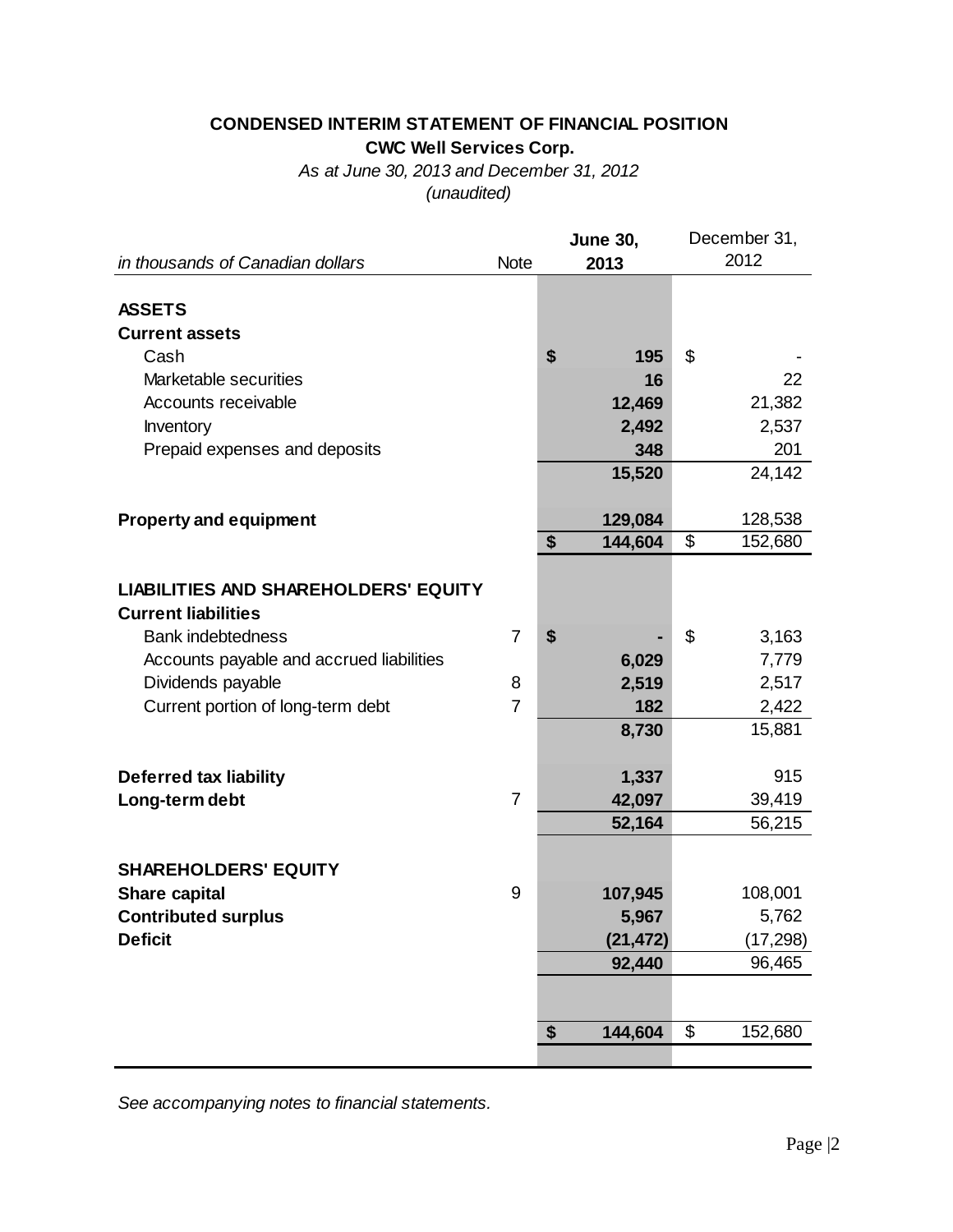#### **CONDENSED INTERIM STATEMENT OF COMPREHENSIVE INCOME**

### **CWC Well Services Corp.**

*For the three and six months ended June 30, 2013 and 2012*

*(unaudited)*

|                                                   | Three Months Ended June 30, |    | Six Months Ended June 30, |            |    |        |
|---------------------------------------------------|-----------------------------|----|---------------------------|------------|----|--------|
| in thousands of Canadian dollars<br><b>Note</b>   | 2013                        |    | 2012                      | 2013       |    | 2012   |
| <b>REVENUE</b>                                    | \$<br>14,845                | \$ | 17,143                    | 53,223     | \$ | 56,049 |
| <b>EXPENSES</b>                                   |                             |    |                           |            |    |        |
| Direct operating expenses                         | 11,752                      |    | 13,191                    | 35,272     |    | 37,266 |
| Selling and administrative expenses               | 3,362                       |    | 3,368                     | 6,955      |    | 7,134  |
| Stock based compensation                          | 188                         |    | 218                       | 390        |    | 402    |
| Finance costs                                     | 1,558                       |    | 705                       | 2,213      |    | 1,474  |
| Depreciation                                      | 3,070                       |    | 3,114                     | 7,058      |    | 6,971  |
| Loss (gain) on disposal of equipment              | 13                          |    | 61                        | (131)      |    | 107    |
| Unrealized loss on marketable securities          | 6                           |    | 9                         | 6          |    | 9      |
|                                                   | 19,949                      |    | 20,666                    | 51,763     |    | 53,363 |
| <b>NET (LOSS) INCOME BEFORE TAXES</b>             | (5, 104)                    |    | (3, 523)                  | 1,460      |    | 2,686  |
| DEFERRED INCOME TAX (RECOVERY) EXPENSE            | (1,260)                     |    | (797)                     | 422        |    | 887    |
| NET (LOSS) INCOME AND COMPREHENSIVE (LOSS) INCOME | (3,844)                     |    | (2,726)                   | 1,038      |    | 1,799  |
|                                                   |                             |    |                           |            |    |        |
| <b>NET (LOSS) INCOME PER SHARE</b>                |                             |    |                           |            |    |        |
| 10<br>Basic and diluted (loss) earnings per share | \$<br>(0.02)                | \$ | (0.02)                    | \$<br>0.01 | \$ | 0.01   |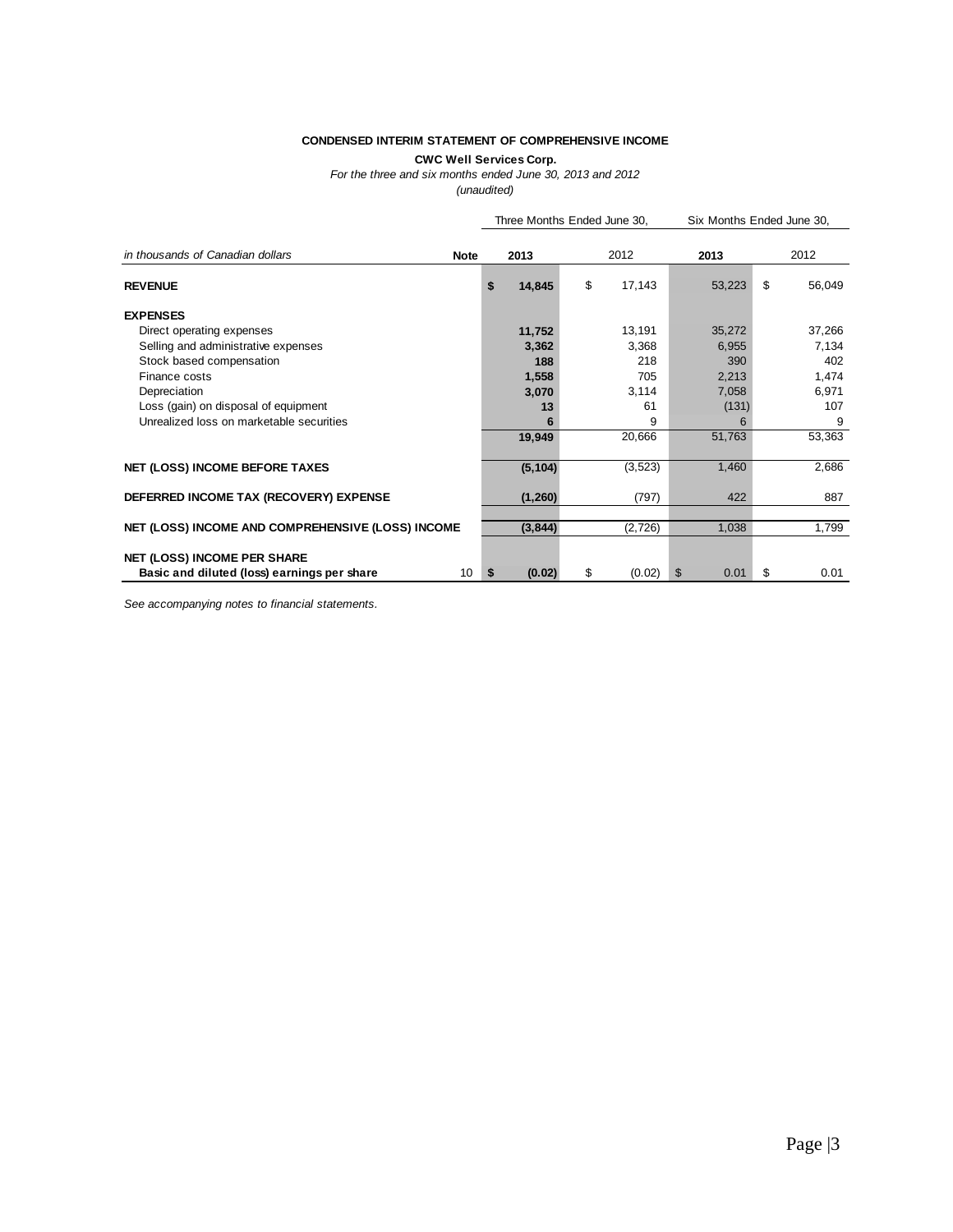#### **CONDENSED INTERIM STATEMENT OF CHANGES IN EQUITY**

**CWC Well Services Corp.**

*For the six months ended June 30, 2013 and 2012*

*(unaudited)*

|                                                                                   |      |               |         | <b>Share</b> |                | Contributed |                |                |                     |          |
|-----------------------------------------------------------------------------------|------|---------------|---------|--------------|----------------|-------------|----------------|----------------|---------------------|----------|
| in thousands                                                                      | Note | <b>Shares</b> | Capital |              | surplus        |             |                | <b>Deficit</b> | <b>Total Equity</b> |          |
| Balance at January 1, 2012                                                        |      | 156,444       | \$      | 109,143      | \$             | 5,236       | \$             | (11, 755)      | \$                  | 102,624  |
| Net income and comprehensive income for the period                                |      |               |         |              |                |             |                | 1,799          |                     | 1,799    |
| Transactions with owners, recorded directly in equity                             |      |               |         |              |                |             |                |                |                     |          |
| Stock based compensation                                                          |      |               |         |              |                | 368         |                |                |                     | 368      |
| Shares issued                                                                     | 9    | 93            |         | 38           |                | (15)        |                |                |                     | 23       |
| Shares redeemed                                                                   | 9    | (1, 513)      |         | (1,043)      |                | (137)       |                |                |                     | (1, 180) |
| Dividends declared                                                                | 8    |               |         |              |                |             |                | (5, 160)       |                     | (5, 160) |
| Balance at June 30, 2012                                                          |      | 155,024       | \$      | 108,138      | \$             | 5,452       | \$             | (15, 116)      | \$                  | 98,474   |
| Balance at January 1, 2013                                                        |      | 154,916       | \$      | 108,001      | $\mathfrak{L}$ | 5,762       | $\mathfrak{L}$ | (17, 298)      | \$                  | 96,465   |
| Net income and comprehensive income for the period                                |      |               |         |              |                |             |                | 1,038          |                     | 1,038    |
| Transactions with owners, recorded directly in equity<br>Stock based compensation |      |               |         |              |                | 335         |                |                |                     | 335      |
| Shares issued                                                                     | 9    | 562           |         | 247          |                | (107)       |                |                |                     | 140      |
| Shares redeemed                                                                   | 9    | (440)         |         | (303)        |                | (23)        |                |                |                     | (326)    |
| Dividends declared                                                                | 8    |               |         |              |                |             |                | (5, 212)       |                     | (5, 212) |
| Balance at June 30, 2013                                                          |      | 155,038       | \$      | 107,945      | \$             | 5,967       | S              | (21, 472)      | \$                  | 92,440   |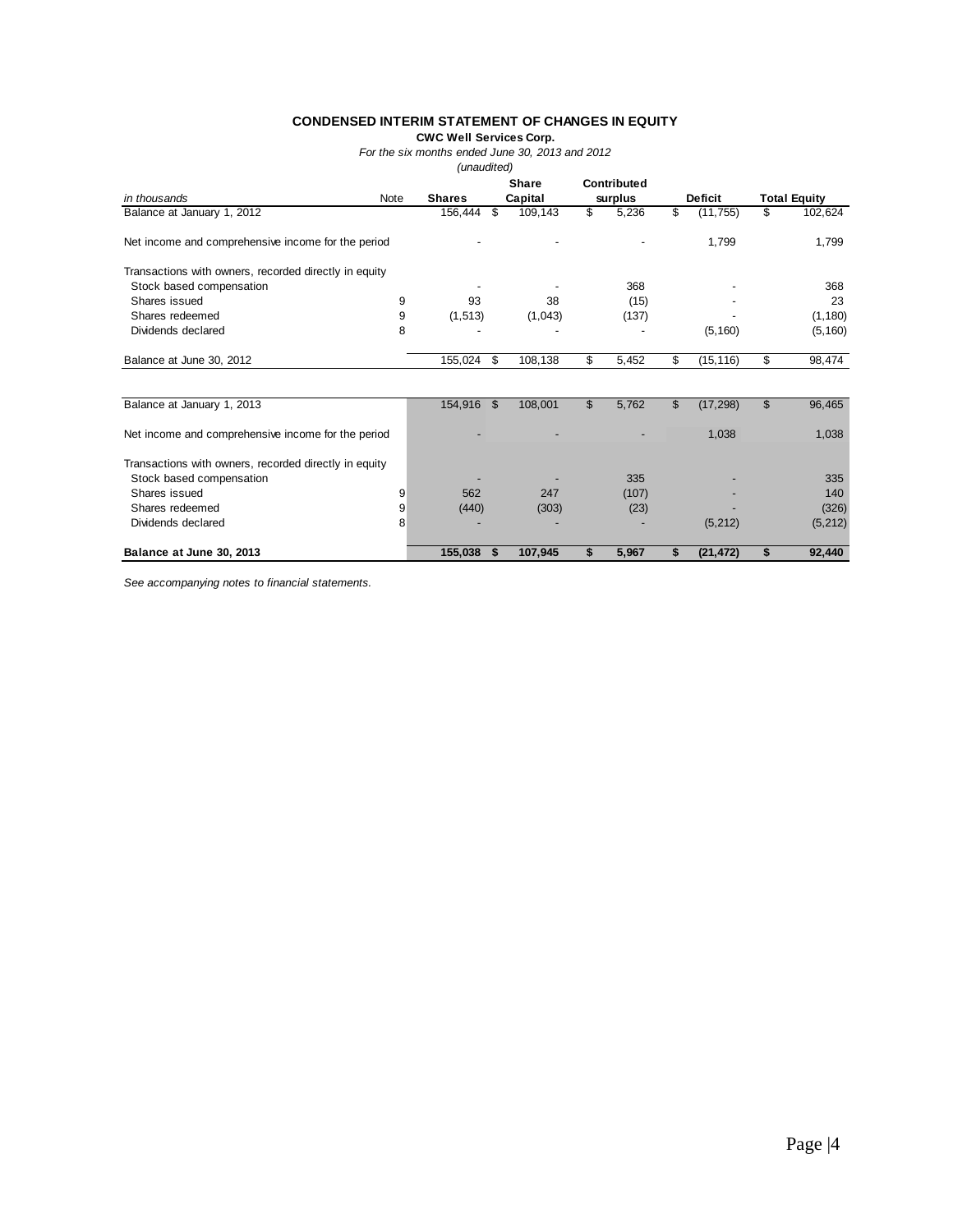## **CONDENSED INTERIM STATEMENT OF CASH FLOWS**

**CWC Well Services Corp.**

*For the six months ended June 30, 2013 and 2012*

*(unaudited)*

| in thousands of Canadian dollars                      | <b>Note</b> | 2013        |                          | 2012      |
|-------------------------------------------------------|-------------|-------------|--------------------------|-----------|
| <b>CASH PROVIDED BY (USED IN):</b>                    |             |             |                          |           |
| <b>OPERATING:</b>                                     |             |             |                          |           |
| Net income                                            |             | \$<br>1,038 | \$                       | 1,799     |
| Adjustments for:                                      |             |             |                          |           |
| Stock based compensation                              |             | 390         |                          | 402       |
| Finance costs                                         |             | 2,213       |                          | 1,474     |
| (Gain) loss on disposal of equipment                  |             | (131)       |                          | 107       |
| Unrealized loss on marketable securities              |             | 6           |                          | 9         |
| Deferred income tax expense                           |             | 422         |                          | 887       |
| Depreciation                                          |             | 7,058       |                          | 6,971     |
|                                                       |             | 10,996      |                          | 11,649    |
| Change in non-cash working capital                    | 11          | 6,834       |                          | 12,181    |
|                                                       |             | 17,830      |                          | 23,830    |
| <b>INVESTING:</b>                                     |             |             |                          |           |
| Purchase of equipment                                 |             | (8, 114)    |                          | (8, 587)  |
| Proceeds on sale of equipment                         |             | 670         |                          | 450       |
|                                                       |             | (7, 444)    |                          | (8, 137)  |
|                                                       |             |             |                          |           |
| <b>FINANCING:</b>                                     |             |             |                          |           |
| Retirement of long-term debt                          |             | (14, 250)   |                          |           |
| Increase (repayment) of long-term debt                |             | 11,617      |                          | (15, 750) |
| Increase in bank indebtedness                         |             |             |                          | 2,802     |
| Finance costs paid                                    |             | (373)       |                          | (143)     |
| Interest paid                                         |             | (1, 870)    |                          | (1, 372)  |
| Finance lease repayments                              |             | (91)        |                          | (73)      |
| Common shares repurchased, net of proceeds on options | 9           | (186)       |                          | (1, 157)  |
| Dividends paid                                        |             | (5,038)     |                          |           |
|                                                       |             | (10, 191)   |                          | (15, 693) |
| <b>CHANGE IN CASH</b>                                 |             | 195         |                          |           |
| <b>CASH, BEGINNING OF PERIOD</b>                      |             |             |                          |           |
| <b>CASH, END OF PERIOD</b>                            |             | \$<br>195   | $\overline{\mathcal{S}}$ |           |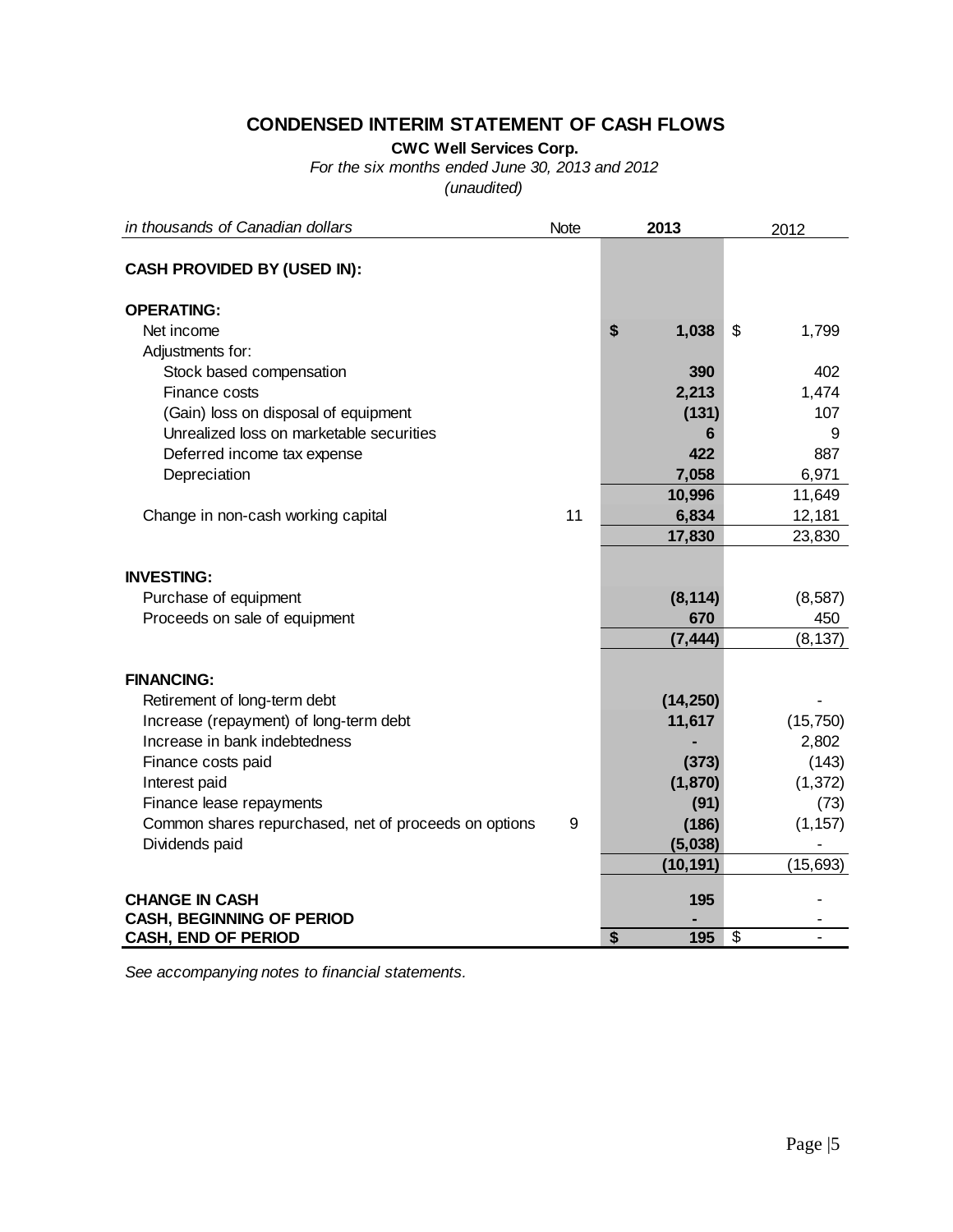#### **1. Reporting entity:**

CWC Well Services Corp. ("CWC" or the "Company") is incorporated under the Canada Business Corporations Act. The address of the Company's registered office is Suite 755, 255 –  $5<sup>th</sup>$  Avenue Southwest, Calgary, Alberta, Canada. The Company is an oilfield services company providing production services to oil and gas exploration and development companies throughout the Western Canadian Sedimentary Basin.

#### **2. Basis of presentation:**

### (a) **Statement of compliance**

These condensed interim financial statements have been prepared in accordance with IAS 34 *Interim Financial Reporting* and do not include all of the information required for full annual financial statements.

These condensed interim financial statements were approved by the Board of Directors on August 14, 2013.

### (b) **Use of estimates and judgments**

The preparation of the condensed interim financial statements requires management to make judgements, estimates and assumptions that affect the application of accounting policies and the reported amounts of assets and liabilities, income and expense. Actual results may differ from these estimates.

In preparing these condensed interim financial statements, the significant judgments made by management in applying the Company's accounting policies and the key sources of estimation uncertainty were the same as those that applied to the financial statements as at and for the year ended December 31, 2012.

#### (c) **New standards, amendments and interpretations**

Effective January 1, 2013, the Company adopted the following accounting standards or revisions thereto:

IFRS 7: *Financial Instruments – Disclosures* IFRS 10: *Consolidated Financial Statements*  IFRS 11: *Joint Arrangements* IFRS 12: *Disclosure of Interests in Other Entities* IFRS 13: *Fair Value Measurement*

On adoption, these standards had no impact on the recognition or measurement of the balances recorded in the Company's financial statements. The Company reviewed the disclosure requirements of IFRS 12 and noted that there are no minimum disclosure requirements for condensed interim financial statements prepared in accordance with IAS 34. The minimum disclosure requirements of IFRS 13 as stipulated in IAS 34 have been included in Note 5 to the condensed interim financial statements.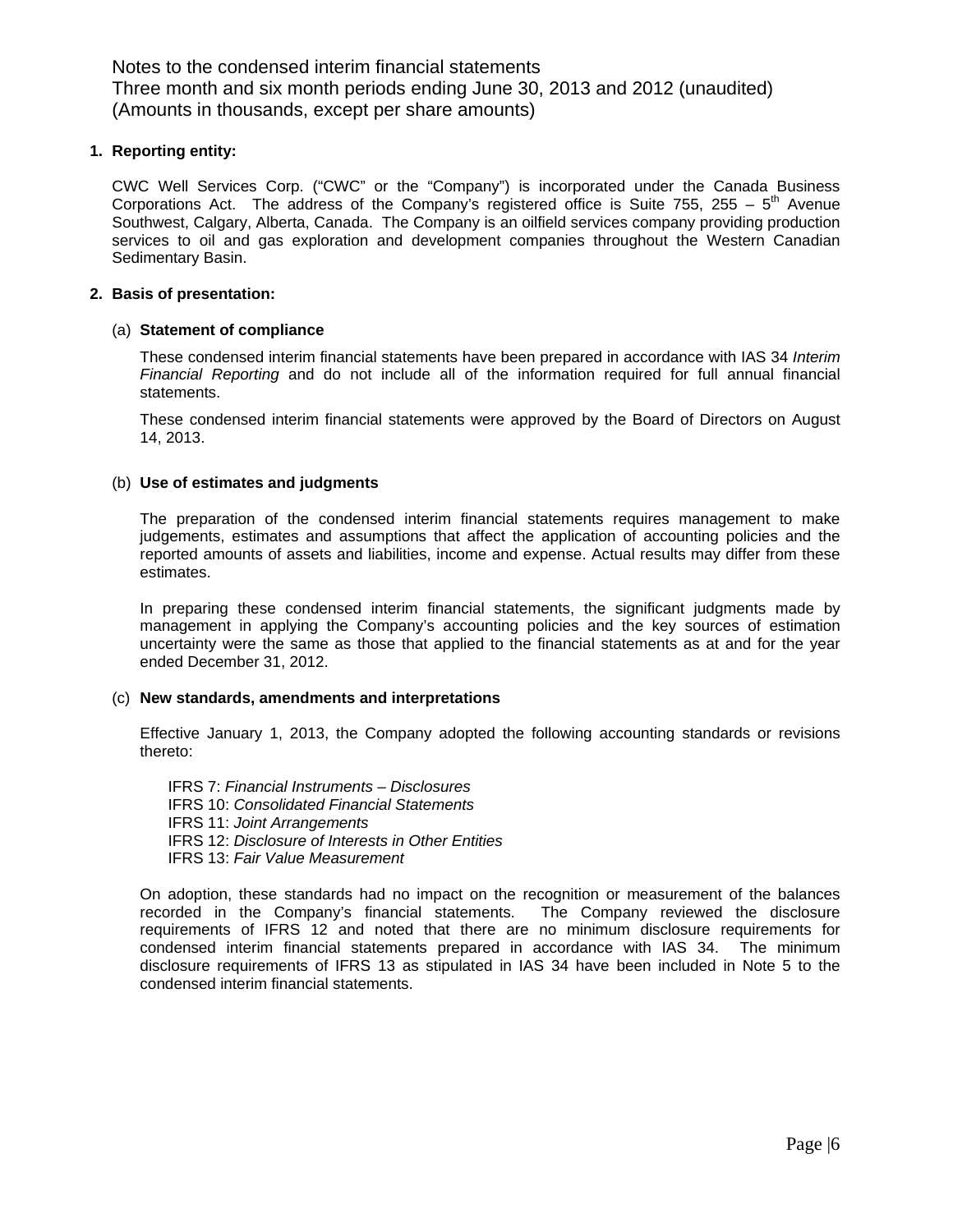#### **3. Seasonality of operations:**

The Company's operations are located in Western Canada. The ability to move heavy equipment safely and efficiently in Western Canadian oil and natural gas fields is dependent on weather conditions. Activity levels during the first quarter are typically the most robust as the frost creates a stable ground mass that allows for easy access to well sites and easier service rig movement. The second quarter is traditionally the slowest due to road bans during spring break-up. When winter's frost leaves the ground, it renders many secondary roads incapable of supporting the weight of heavy equipment until they have thoroughly dried out. Road bans during this time restrict service rig and support equipment access to well sites. The third quarter has more activity as the summer months are typically drier than the second quarter. The fourth quarter is again quite active as winter temperatures freeze the ground once more maximizing site access. However, there may be temporary halts to operations in extreme cold weather when the temperature falls below -35C.

### **4. Significant accounting policies:**

Except as described in Note 2 (c) above, the accounting policies applied by the Company in these interim financial statements are the same as those applied by the Company in its financial statements as at and for the year ended December 31, 2012.

#### **5. Determination of Fair Values:**

The carrying amounts for cash, marketable securities, accounts receivable, accounts payable and accrued liabilities and dividends payable approximate fair value due to their short-term nature. The fair value of long-term debt approximates its carrying value as the debt bears interest at floating rates and the credit spreads approximate current market rates.

When applicable, further information about the assumptions made in determining fair value is disclosed in the notes specific to that asset or liability.

#### **Fair Value Hierarchy**

Financial instruments that are measured subsequent to initial recognition at fair value are grouped in Levels 1 to 3 based on the degree to which the fair value is observable:

Level 1 – Unadjusted quoted prices in active markets for identical assets or liabilities

Level 2 – Inputs other than quote prices that are observable for the asset or liability either directly or indirectly; and

Level 3 – Inputs that are not based on observable market data.

The Company did not have any financial instruments in Level 2 or 3. There were no transfers between Level 1 and 2 in the period.

#### **6. Operating segments:**

The Company operates in two primary segments within the service industry in Western Canada: Well Servicing and Other Oilfield Services. The Well Servicing segment provides well services through the use of service rigs and coil tubing units. The Other Oilfield Services segment provides snubbing and production testing, primarily providing support services to the well service business.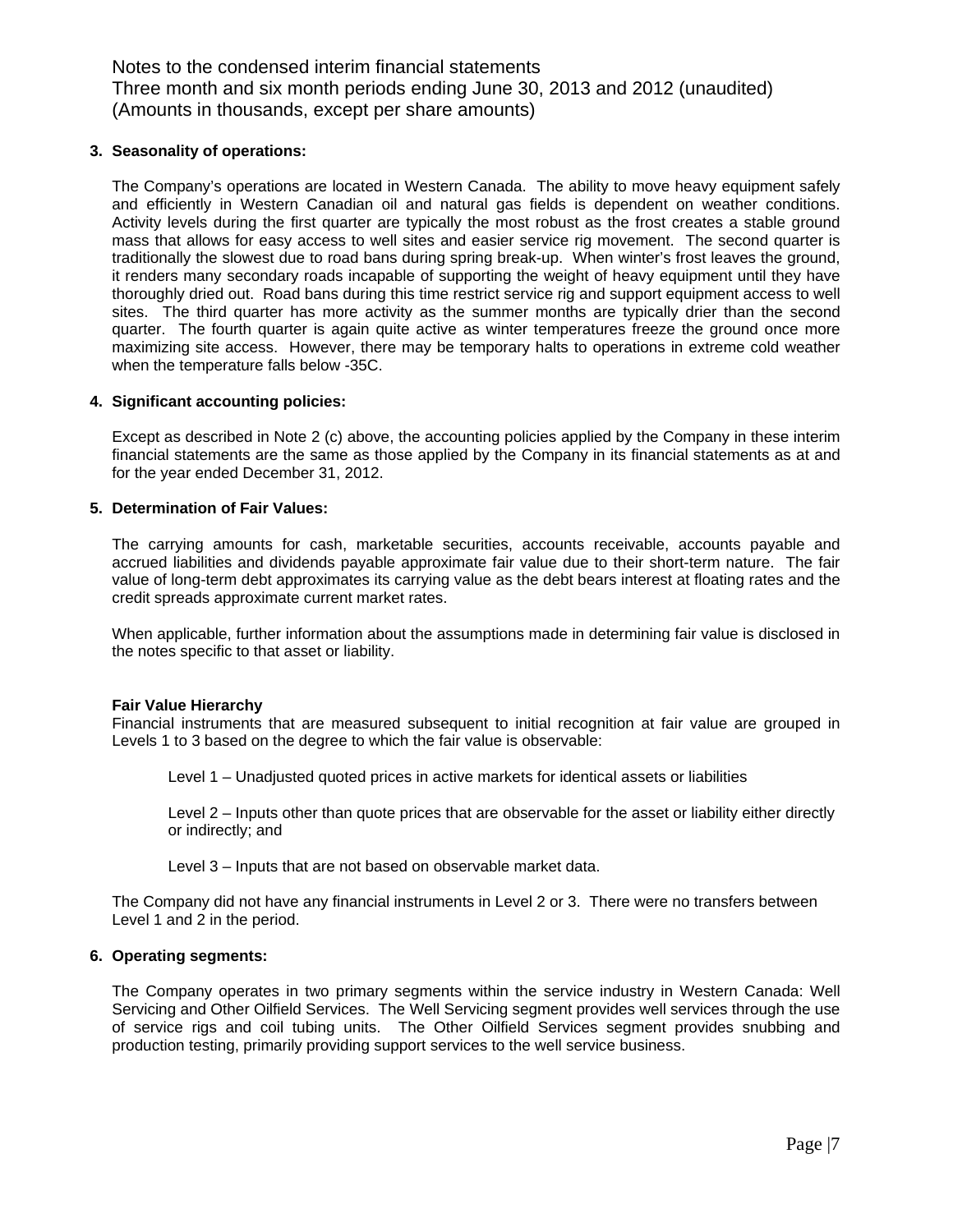The amounts related to each industry segment are as follows:

| THREE MONTHS ENDED JUNE 30, 2013                | <b>Well Servicing</b> | <b>Services</b> | Corporate | Total    |
|-------------------------------------------------|-----------------------|-----------------|-----------|----------|
|                                                 |                       |                 |           |          |
| Revenue                                         | 14,364                | 481             |           | 14,845   |
| Finance costs                                   |                       |                 | 1.558     | 1,558    |
| Net income (loss) before depreciation and taxes | 1.347                 | (459)           | (2,922)   | (2,034)  |
| Depreciation                                    | 2,644                 | 304             | 122       | 3,070    |
| Net loss before tax                             | (1,297)               | (763)           | (3,044)   | (5, 104) |
| Income tax recovery                             |                       |                 | (1,260)   | (1,260)  |
| Net income (loss) after tax                     | (1,297)               | (763)           | (1,784)   | (3,844)  |
| Property and equipment                          | 120,181               | 8,026           | 878       | 129,085  |
| Capital expenditures                            | 4,810                 | 10              | 8         | 4,828    |

| THREE MONTHS ENDED JUNE 30, 2012                | <b>Well Servicing</b> | <b>Services</b> | Corporate | Total    |
|-------------------------------------------------|-----------------------|-----------------|-----------|----------|
|                                                 |                       |                 |           |          |
| Revenue                                         | 16.237                | 906             |           | 17,143   |
| Finance costs                                   |                       |                 | 705       | 705      |
| Net income (loss) before depreciation and taxes | 2,227                 | (456)           | (2, 180)  | (409)    |
| Depreciation                                    | 2,678                 | 290             | 146       | 3,114    |
| Net loss before tax                             | (451)                 | (746)           | (2,326)   | (3, 523) |
| Income tax recovery                             |                       |                 | (797)     | (797)    |
| Net loss after tax                              | (451)                 | (746)           | (1,529)   | (2, 726) |
| Property and equipment                          | 117,735               | 9.230           | 1.050     | 128,015  |
| Capital expenditures                            | 2,956                 | 278             | 171       | 3,405    |

|                                                 |                       | <b>Other Oilfield</b> |           |         |
|-------------------------------------------------|-----------------------|-----------------------|-----------|---------|
| SIX MONTHS ENDED JUNE 30, 2013                  | <b>Well Servicing</b> | <b>Services</b>       | Corporate | Total   |
|                                                 |                       |                       |           |         |
| Revenue                                         | 49,562                | 3.661                 |           | 53,223  |
| <b>Finance costs</b>                            |                       |                       | 2.213     | 2,213   |
| Net income (loss) before depreciation and taxes | 13,136                | 143                   | (4,761)   | 8,519   |
| Depreciation                                    | 6,178                 | 623                   | 257       | 7,058   |
| Net income (loss) before tax                    | 6,958                 | (480)                 | (5,018)   | 1,460   |
| Income tax expense                              |                       |                       | 422       | 422     |
| Net income (loss) after tax                     | 6,958                 | (480)                 | (5, 440)  | 1.038   |
| Property and equipment                          | 120,181               | 8.026                 | 878       | 129,085 |
| Capital expenditures                            | 7,677                 | 376                   | 61        | 8.114   |

| SIX MONTHS ENDED JUNE 30, 2012                  | <b>Well Servicing</b>    | <b>Services</b>          | Corporate | Total   |
|-------------------------------------------------|--------------------------|--------------------------|-----------|---------|
|                                                 |                          |                          |           |         |
| Revenue                                         | 50.751                   | 5,298                    |           | 56,049  |
| Finance costs                                   |                          | $\overline{\phantom{a}}$ | 1.474     | 1,474   |
| Net income (loss) before depreciation and taxes | 13.434                   | 671                      | (4, 448)  | 9,657   |
| Depreciation                                    | 6,062                    | 629                      | 280       | 6,971   |
| Net income (loss) before tax                    | 7,372                    | 42                       | (4, 728)  | 2,686   |
| Income taxes                                    | $\overline{\phantom{0}}$ | $\overline{\phantom{a}}$ | 887       | 887     |
| Net income (loss)                               | 7.372                    | 42                       | (5,615)   | 1.799   |
| Property and equipment                          | 117,735                  | 9,230                    | 1.050     | 128,015 |
| Capital expenditures                            | 7,850                    | 454                      | 283       | 8,587   |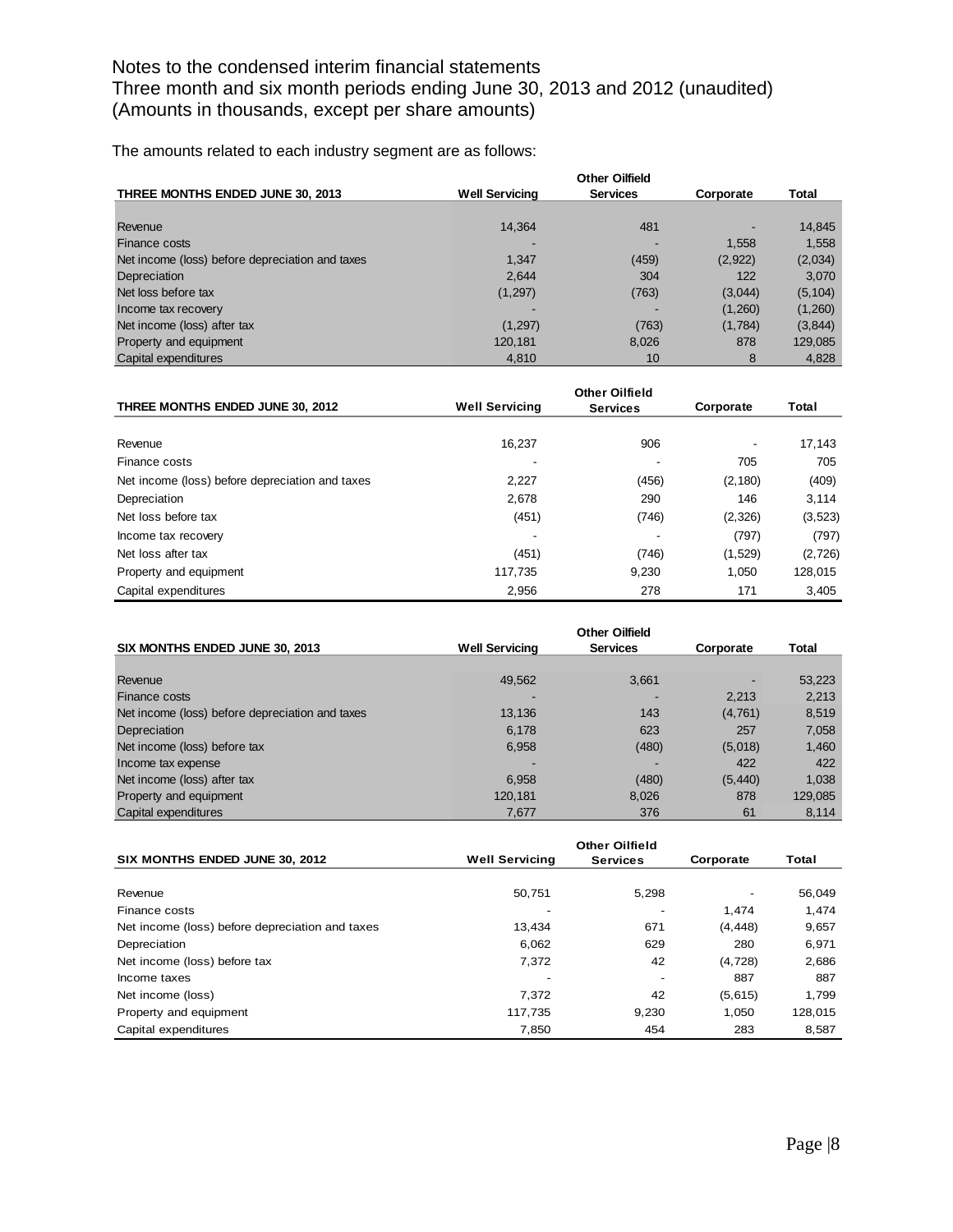#### **7. Loans and borrowings:**

The Company entered into a new credit facility with a syndicate of three Canadian financial institutions on June 21, 2013 (the "Credit Facility"). The Credit Facility provides the Company with a \$75 million extendible revolving term facility (the "Bank Loan"). The Bank Loan is for a committed term until June 21, 2016 (the "Maturity Date"). No principal payments are required under the Bank Loan until the Maturity Date, at which time any amounts outstanding are due and payable. The Company may, on an annual basis, request the Maturity Date be extended for a period not to exceed three years from the date of the request. If a request for an extension is not approved by the banking syndicate, the Maturity Date will remain unchanged.

The Bank Loan bears interest based on a sliding scale pricing grid tied to the Company's trailing debt to cash flow (Earnings before income taxes, depreciation, amortization, and stock based compensation – "EBITDAS") ratio as defined in the Credit Agreement: from a minimum of the bank's prime rate plus 0.75% to a maximum of the bank's prime rate plus 2.25% or from a minimum of the bankers acceptances rate plus a stamping fee of 1.75% to a maximum of the bankers acceptances rate plus a stamping fee of 3.25%. Standby fees under the Bank Loan range between 0.39% and 0.73%. Interest and fees under the Bank Loan is payable monthly. The Company has the option to borrow funds denominated in either Canadian or United States dollars under the Facility.

Borrowings under the Bank Loan are limited to an aggregate of 75% of accounts receivable outstanding less than 90 days plus 60% of the net book value of property and equipment less certain priority payables. As at June 30, 2013, \$75 million was available for immediate borrowing under the \$75 million Bank Loan facility and \$42.3 million was outstanding (December 31, 2012: \$41.8 million).

The Bank Loan has an accordion feature which provides the Company with an ability to increase the maximum borrowings to up to \$100 million, subject to the approval of the lenders.

The Bank Loan is secured by a security agreement covering all of the assets of the Company and a first charge Security Interest covering all assets of the Company.

Under the terms of the Credit Facility, the Company is required to comply with the following financial covenants, as defined in the Credit Agreement, on a quarterly basis: a working capital ratio excluding borrowings under the Bank Loan of not less than 1.25 to 1.00; a ratio of total debt to capitalization (capitalization defined as total shareholders' equity, less intangible assets and goodwill plus total debt) not to exceed 50%; a debt service coverage ratio (as defined in the credit agreement) of not less than 1.15 to 1.00; and a total debt to trailing twelve month earnings before interest, income taxes, depreciation and amortization ratio of less than 3.00 to 1.00. The Corporation was in compliance with all covenants at June 30, 2013 and December 31, 2012.

Effective July 1, 2013 the applicable rates under the agreement are: bank prime rate plus 1.25%, bankers acceptances rate plus a stamping fee of 2.25%, and standby fee rate of 0.51%.

The current portion of long term debt consists entirely of amounts payable under finance leases.

### **8. Dividends:**

On February 7, 2013, the Company declared dividends of \$0.01625 per common share. The dividend was paid on April 15, 2013 to shareholders of record on March 29, 2013. On May 9, 2013, the Company declared a quarterly dividend of \$0.01625 per common share. The dividend was paid on July 15, 2013 to shareholders of record on June 28, 2013.

Dividends payable as at June 30, 2013 is \$2,519 (December 31, 2012: \$2,517).